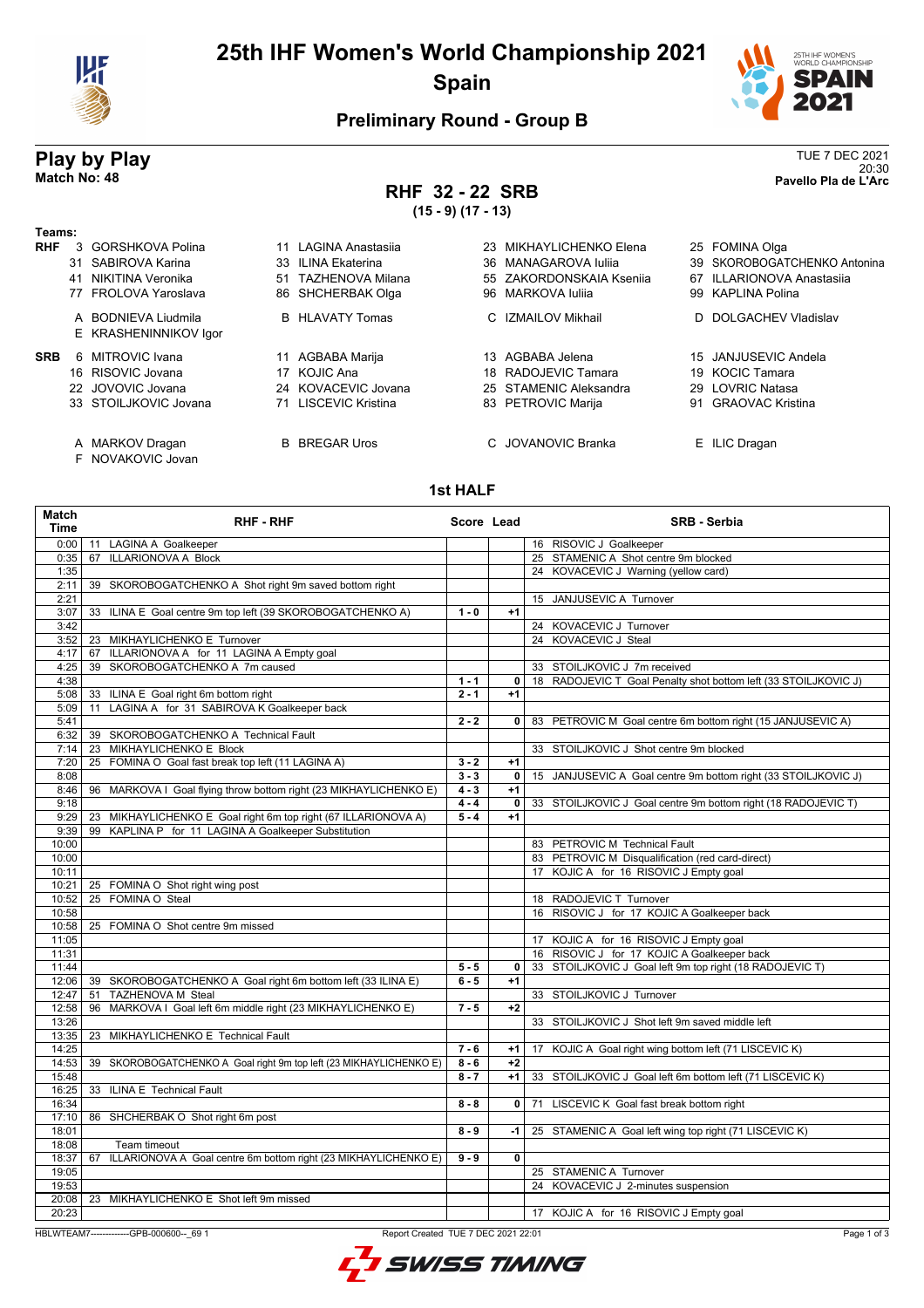

## **25th IHF Women's World Championship 2021 Spain**



20:30 **Match No: 48 Pavello Pla de L'Arc**

### **Preliminary Round - Group B**

# **Play by Play**<br>Match No: 48<br>Pavello Pla de L'Arc

#### **RHF 32 - 22 SRB (15 - 9) (17 - 13)**

#### **1st HALF**

| <b>Match</b><br>Time | <b>RHF-RHF</b>                                                        | Score Lead |      | <b>SRB - Serbia</b>                                   |
|----------------------|-----------------------------------------------------------------------|------------|------|-------------------------------------------------------|
| 20:44                |                                                                       |            |      | 16 RISOVIC J for 17 KOJIC A Goalkeeper back           |
| 21:06                |                                                                       |            |      | 25 STAMENIC A Technical Fault                         |
| 21:35                | 36 MANAGAROVA I Goal right wing bottom left                           | $10 - 9$   | $+1$ |                                                       |
| 21:44                |                                                                       |            |      | 17 KOJIC A for 16 RISOVIC J Empty goal                |
| 22:01                |                                                                       |            |      | 16 RISOVIC J for 17 KOJIC A Goalkeeper back           |
| 22:10                |                                                                       |            |      | 25 STAMENIC A Shot left 6m saved bottom right         |
| 23:05                | 3 GORSHKOVA P Goal left wing bottom right (33 ILINA E)                | $11 - 9$   | $+2$ |                                                       |
| 23:09                |                                                                       |            |      | Team timeout                                          |
| 23:31                |                                                                       |            |      | LISCEVIC K Shot centre 9m saved top right<br>71       |
| 24:04                |                                                                       |            |      | A MARKOV D Warning (yellow card) bench punishment     |
| 24:07                |                                                                       |            |      | 91 GRAOVAC K for 16 RISOVIC J Goalkeeper Substitution |
| 24:19                | 33 ILINA E Turnover                                                   |            |      |                                                       |
| 24:30                |                                                                       |            |      | 25 STAMENIC A Shot left wing saved middle right       |
| 24:50                | 33 ILINA E Shot left 6m saved bottom left                             |            |      |                                                       |
| 25:07                |                                                                       |            |      | 24 KOVACEVIC J 2-minutes suspension                   |
| 25:30                | 3 GORSHKOVA P Goal left wing bottom left (33 ILINA E)                 | $12 - 9$   | $+3$ |                                                       |
| 25:42                |                                                                       |            |      | 71 LISCEVIC K for 91 GRAOVAC K Empty goal             |
| 26:29                |                                                                       |            |      | 91 GRAOVAC K for 17 KOJIC A Goalkeeper back           |
| 26:30                | <b>ILLARIONOVA A Steal</b><br>67                                      |            |      | 71 LISCEVIC K Turnover                                |
| 26:53                | 86 SHCHERBAK O Goal right 6m bottom centre (33 ILINA E)               | $13 - 9$   | $+4$ |                                                       |
| 27:03                |                                                                       |            |      | 71 LISCEVIC K for 91 GRAOVAC K Empty goal             |
| 27:27                |                                                                       |            |      | 11 AGBABA M Shot left 9m missed                       |
| 27:40                |                                                                       |            |      | 91 GRAOVAC K for 24 KOVACEVIC J Goalkeeper back       |
| 28:08                | 67 ILLARIONOVA A Goal centre 6m top left (51 TAZHENOVA M)             | $14 - 9$   | $+5$ |                                                       |
| 28:34                |                                                                       |            |      | LISCEVIC K Shot right 6m saved bottom right<br>71     |
| 28:35                | ILLARIONOVA A 2-minutes suspension<br>67                              |            |      |                                                       |
| 28:46                | ILINA E for 99 KAPLINA P Empty goal<br>33                             |            |      |                                                       |
| 29:14                | KAPLINA P for 3 GORSHKOVA P Goalkeeper back<br>99                     |            |      |                                                       |
| 29:14                | 36 MANAGAROVA I Goal flying throw bottom left (39 SKOROBOGATCHENKO A) | $15 - 9$   | $+6$ |                                                       |
| 29:35                |                                                                       |            |      | 24 KOVACEVIC J Turnover                               |

#### **2nd HALF**

| <b>Match</b><br><b>Time</b>                                                                  | <b>RHF - RHF</b>                                                  | Score Lead |      | <b>SRB - Serbia</b>                                         |
|----------------------------------------------------------------------------------------------|-------------------------------------------------------------------|------------|------|-------------------------------------------------------------|
| 30:00                                                                                        |                                                                   |            |      | <b>GRAOVAC K Goalkeeper</b><br>91                           |
| 30:36                                                                                        | 99<br>KAPLINA P for 36 MANAGAROVA I Goalkeeper back               |            |      |                                                             |
| 30:37                                                                                        | NIKITINA V Technical Fault<br>41                                  |            |      |                                                             |
| 30:46                                                                                        |                                                                   |            |      | 18 RADOJEVIC T Turnover                                     |
| 31:03                                                                                        | 3 GORSHKOVA P Goal fast break bottom left (67 ILLARIONOVA A)      | $16 - 9$   | $+7$ |                                                             |
| 31:16                                                                                        |                                                                   |            |      | 33 STOILJKOVIC J Shot centre 9m missed                      |
| 31:22                                                                                        | 36 MANAGAROVA I Goal centre 6m bottom left (31 SABIROVA K)        | $17 - 9$   | $+8$ |                                                             |
| 31:55                                                                                        |                                                                   | $17 - 10$  | $+7$ | 33 STOILJKOVIC J Goal centre 9m top left (15 JANJUSEVIC A)  |
| 32:37                                                                                        | 31 SABIROVA K Shot left 9m blocked                                |            |      | 33 STOILJKOVIC J Block                                      |
| 32:45                                                                                        |                                                                   |            |      | 19 KOCIC T 2-minutes suspension                             |
| 33:02                                                                                        | 39 SKOROBOGATCHENKO A Goal centre 9m bottom right (41 NIKITINA V) | $18 - 10$  | $+8$ |                                                             |
| 33:14                                                                                        |                                                                   |            |      | 13 AGBABA J for 91 GRAOVAC K Empty goal                     |
| 33:38                                                                                        |                                                                   |            |      | 24 KOVACEVIC J Shot centre 9m saved middle left             |
| 33:42                                                                                        |                                                                   |            |      | GRAOVAC K for 25 STAMENIC A Goalkeeper back<br>91           |
| 33:46                                                                                        | 36 MANAGAROVA I Goal right 6m middle left (39 SKOROBOGATCHENKO A) | $19 - 10$  | $+9$ |                                                             |
| 33:59                                                                                        |                                                                   |            |      | 25 STAMENIC A for 91 GRAOVAC K Empty goal                   |
| 34:15                                                                                        |                                                                   |            |      | GRAOVAC K for 25 STAMENIC A Goalkeeper back<br>91           |
| 34:26                                                                                        |                                                                   |            |      | 25 STAMENIC A for 91 GRAOVAC K Empty goal                   |
| 34:45                                                                                        | 3 GORSHKOVA P 2-minutes suspension                                |            |      |                                                             |
| 34:58                                                                                        |                                                                   |            |      | 91 GRAOVAC K for 19 KOCIC T Goalkeeper back                 |
| 34:58                                                                                        | 25 FOMINA O 2-minutes suspension                                  |            |      |                                                             |
| 35:18                                                                                        |                                                                   | $19 - 11$  | $+8$ | 18 RADOJEVIC T Goal centre 6m bottom right (24 KOVACEVIC J) |
| 35:35                                                                                        | 96 MARKOVA I for 99 KAPLINA P Empty goal                          |            |      |                                                             |
| 35:59                                                                                        | MANAGAROVA I Goal left 6m bottom centre (41 NIKITINA V)<br>36     | $20 - 11$  | $+9$ |                                                             |
| 36:01                                                                                        | 99 KAPLINA P for 39 SKOROBOGATCHENKO A Goalkeeper back            |            |      |                                                             |
| 36:14                                                                                        |                                                                   |            |      | 25 STAMENIC A Shot left 6m saved top centre                 |
| 36:44                                                                                        | 36 MANAGAROVA I for 99 KAPLINA P Empty goal                       |            |      |                                                             |
| 36:57                                                                                        | SKOROBOGATCHENKO A Shot right 9m post<br>39                       |            |      |                                                             |
| 37:02                                                                                        | 99 KAPLINA P for 36 MANAGAROVA I Goalkeeper back                  |            |      |                                                             |
| 37:05                                                                                        |                                                                   |            |      | 25 STAMENIC A Shot left wing post                           |
| 37:46                                                                                        | 41 NIKITINA V Shot centre 9m saved bottom left                    |            |      |                                                             |
| 38:24                                                                                        |                                                                   | $20 - 12$  | $+8$ | 22 JOVOVIC J Goal centre 9m middle left                     |
| 38:56                                                                                        | 41 NIKITINA V 7m received                                         |            |      | 22 JOVOVIC J 7m caused                                      |
| 39:13                                                                                        | 33 ILINA E Goal Penalty shot middle right (41 NIKITINA V)         | $21 - 12$  | $+9$ |                                                             |
| HBLWTEAM7--------------GPB-000600-- 69 1<br>Report Created TUE 7 DEC 2021 22:01<br>Page 2 of |                                                                   |            |      |                                                             |